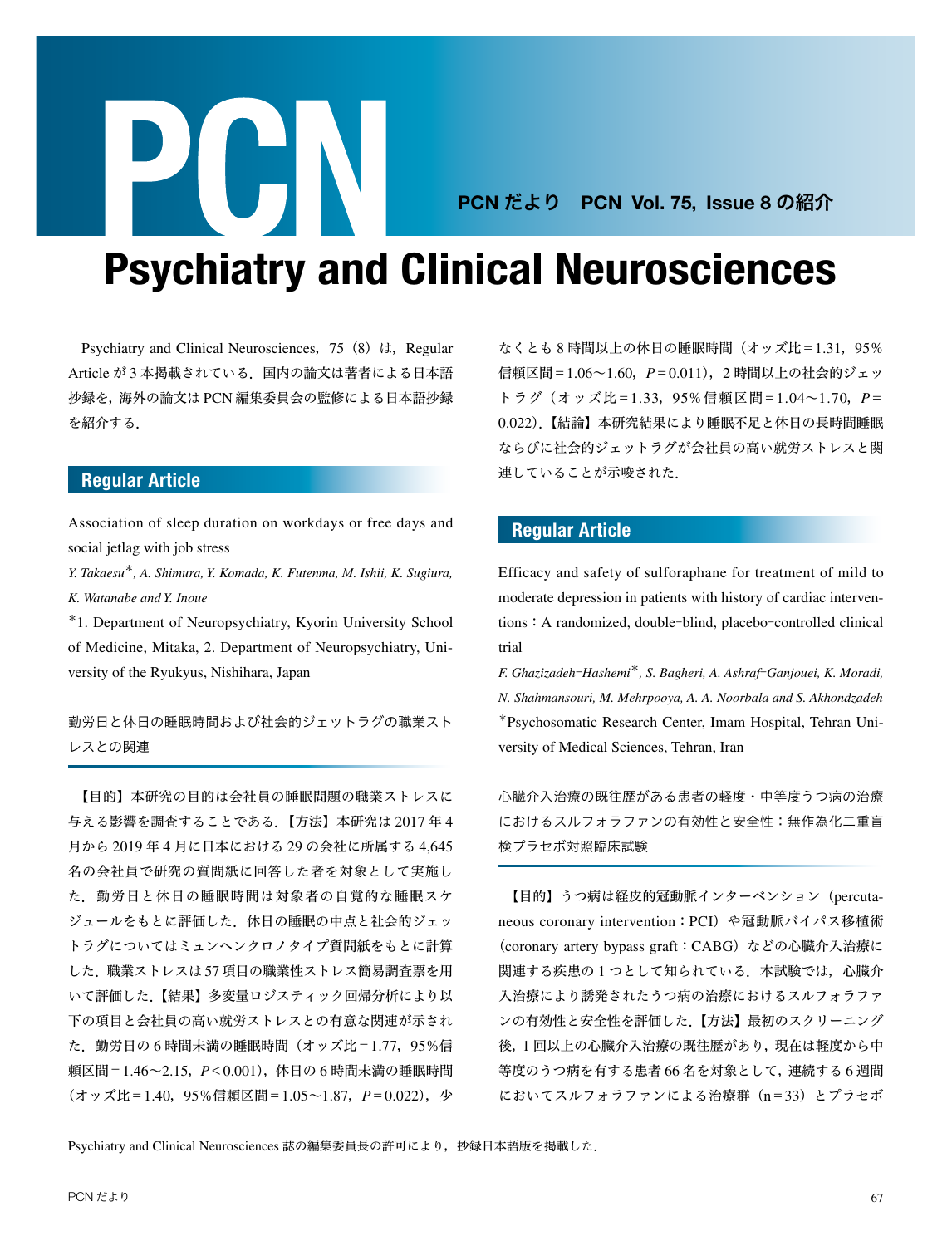群(n=33)の2つの群にそれぞれ無作為に割り付けた. 有効性 は,ベースライン時および第 2,4,6 週にハミルトンうつ病評 価尺度 (Hamilton Rating Scale for Depression: HAM-D) を 用いることで評価した.治験期間中に治療の安全性を確認した. 【結果】参加者 60 名が治験を完了した(各群 n=30).被験者の ベースラインの背景および臨床パラメータは両群ですべて同様 であった.反復測定分析では,治験期間中にスルフォラファン 群が HAM‒D スコアの大幅な改善を示した(*P*<0.001).治験 終了時の治療に対する反応率(HAM‒D スコアの低下が 50%以 上)はスルフォラファン群のほうが高かった(30%対 6.67%, P=0.042). 寛解率 (HAM-D スコアが 7 以下) もスルフォラ ファン群のほうが高かったが,有意差は認められなかった (23.33%対 3.33%,*P*=0.052).最後に,副作用の発生率につい ては両群間に有意差は認められなかった.【結論】スルフォラ ファンは,心臓介入治療により誘発された抑うつ症状を安全に 改善すると考えられる. サンプルサイズを拡大し、観察期間を 延長したさらなる臨床試験により,本試験の結果を確認する必 要がある.

#### Regular Article

Volumetric differences in gray and white matter of cerebellar Crus Ⅰ/Ⅱ across the different clinical stages of schizophrenia *C. Morimoto*\**, A. Uematsu, H. Nakatani, Y. Takano, N. Iwashiro, O. Abe, H. Yamasue, K. Kasai and S. Koike*

\*Department of Neuropsychiatry, Graduate School of Medicine, The University of Tokyo, Tokyo, Japan

統合失調症のさまざまな臨床段階における小脳 Crus Ⅰ/Ⅱの灰 白質と白質の体積の違い

 【目的】統合失調症は,進行性の構造的脳異常の障害であると 考えられている.これまでの研究で,小脳の Crus Ⅰ/Ⅱが統合 失調症に重要な役割を果たしていることが示唆されてきた. 本 研究は、統合失調症スペクトラムのさまざまな段階において, Crus Ⅰ/Ⅱの形態学的特徴がどのように病気に関与するかを調 べることを目的とした.【方法】本研究には,統合失調症スペク トラム 73名の参加者〔精神病超ハイリスク (ultra-high risk: UHR) 群 28 名, 初回エピソード統合失調症 (first-episode schizophrenia:FES)群 17 名,慢性統合失調症群 28 名〕と 79 名の健常対照群が含まれた.小脳に最適化された半自動セグメ ンテーション手法を使用して,Crus Ⅰ/Ⅱの体積の違いについ て詳細な解析を行った.Crus Ⅰ/Ⅱの灰白質(gray matter: GM)と白質(white matter:WM)体積について,群と性別, およびそれらの交互作用の効果を分析した.【結果】両側の Crus Ⅰ/Ⅱの WM 体積で,有意な群×性別の交互作用がみられ た.UHR 群の男性は,他の男性群と比較して,有意に WM 体 積の増加を示したが,女性では,有意な群の違いはみられな かった.さらに,Crus Ⅰ/Ⅱの WM および GM の体積は,UHR 群の症状の重症度と正の関連がみられた一方,FES 群の GM 体 積は症状の重症度と負の関連がみられた.【結論】本研究の結果 は、Crus I/IIの形態が性別および病期に依存して統合失調症 に関与しているというエビデンスを提供する. さらに, Crus Ⅰ/Ⅱの WM 体積の変化は,UHR の早期発見と治療の生物学的 マーカーになりうる可能性をもっていることが示唆された.